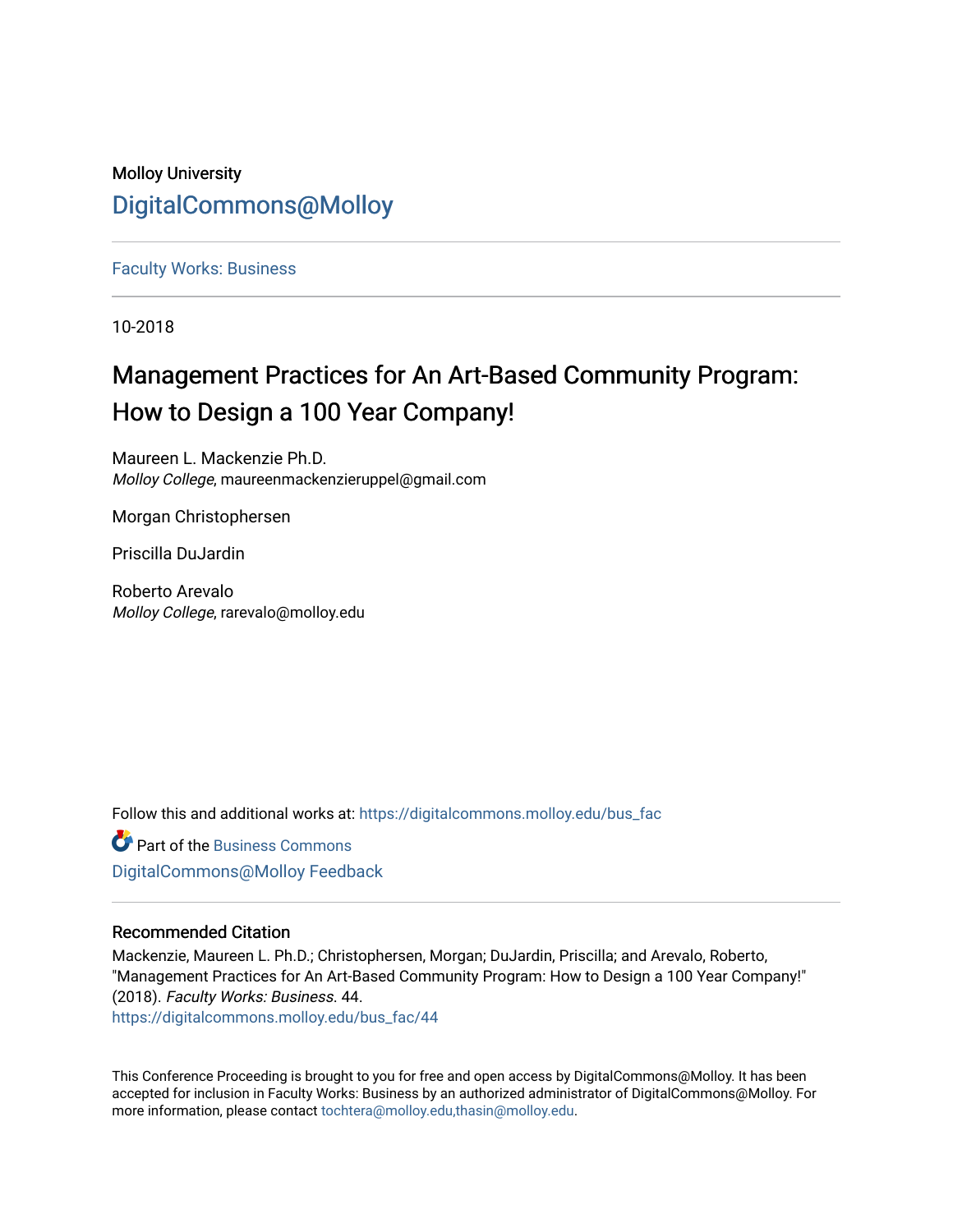# **Management Practices for An Art-Based Community Program: How to Design A 100 Year Company!**

 *Morgan Christophersen Roberto Arevalo*

Molloy College, Division of Business Molloy College, Division of Business 1000 Hempstead Avenue, C-103 1000 Hempstead Avenue, C-103 1-718-909-8771 1-516-323-3092 *PDujardin@lions.molloy.edu MMackenzie@Molloy.edu*

Molloy College, Division of Business Molloy College, Division of Business 1000 Hempstead Avenue, C-103 1000 Hempstead Avenue, C-103 Rockville Centre, New York 11571, USA Rockville Centre, New York 11571, USA 1-631-261-7911 1-516-234-2784 *MorganChristophersen@gmail.com RArevalo@molloy.edu*

 *Priscilla DuJardin Maureen L. Mackenzie* Rockville Centre, New York 11571, USA Rockville Centre, New York 11571, USA

#### *ABSTRACT*

Over the past six years, Molloy College students and faculty have presented at the Northeast Business & Economics Association Conference the outcomes of a pedagogical process that allows students to demonstrate evidence of learning. This paper reports on the student consulting work presented to the leadership team and the Board of Directors of a local not-for-profit organization. The consulting problem identified by the leaders of the organization is that 'they are new to running a corporation'. The Officers are not traditional managers. The work of these organizational leaders had been focused on the corporation's cause. Therefore, these organizational leaders need to establish all of the management practices to run this business. The consulting solution developed by the capstone student consultants included a 4-tier plan, which focused on (1) the organizational structure, (2) financial structure, (3) fundraising strategies, and (4) marketing/branding plan. There are two goals for writing this paper. The first is to tell the story of *Backyard Players and Friends Inc*. and the business plan that offered this organization, not just consulting advice, but an executable turnkey executable set of solutions focused directly on the real-world problem. The second goal for this paper is to demonstrate one college's educational strategy to help graduate students develop the skills and knowledge needed to lead at an advanced level, *and* to develop a disposition toward social responsibility and ethical leadership.

#### **Keywords**

Business education, social responsibility, pedagogical philosophy, pedagogy, capstone, ethical leadership

#### **1 INTRODUCTION AND BACKGROUND**

Over the past six years, Molloy College students and faculty have presented at the Northeast Business & Economics Association (NBEA) Conference the outcomes of a pedagogical process that allows students to demonstrate evidence of learning. Back in 2012, the Division of Business at Molloy College started an educational experience unique in its style. This experience has been fully integrated into the curriculum of both the undergraduate and graduate business programs. This pedagogical philosophy suggests that students learn by doing and the evidence of learning must be explicitly demonstrated. The Molloy College faculty has learned that there is no better evidence than the students' self-report and demonstration that the knowledge and the skills acquired within the learning environment applied to the *real world* (Mackenzie, 2017).

A series of articles, coupled with student presentations at the annual NBEA conference, have documented the development of this educational journey over the past six years. The annual meeting of the NBEA has become a traditional venue for these students to demonstrate their learning to a larger audience of practitioners and academics.

The mission of Molloy College calls to action a commitment to social responsibility, service, community, and study. Molloy's focus on academic excellence and the promotion of lifelong learning demonstrates the transformative education experienced by the students (Molloy College Mission Statement, n.d.). Therefore, these students use their business knowledge and skills to solve business problems for organizations that serve society and support social good.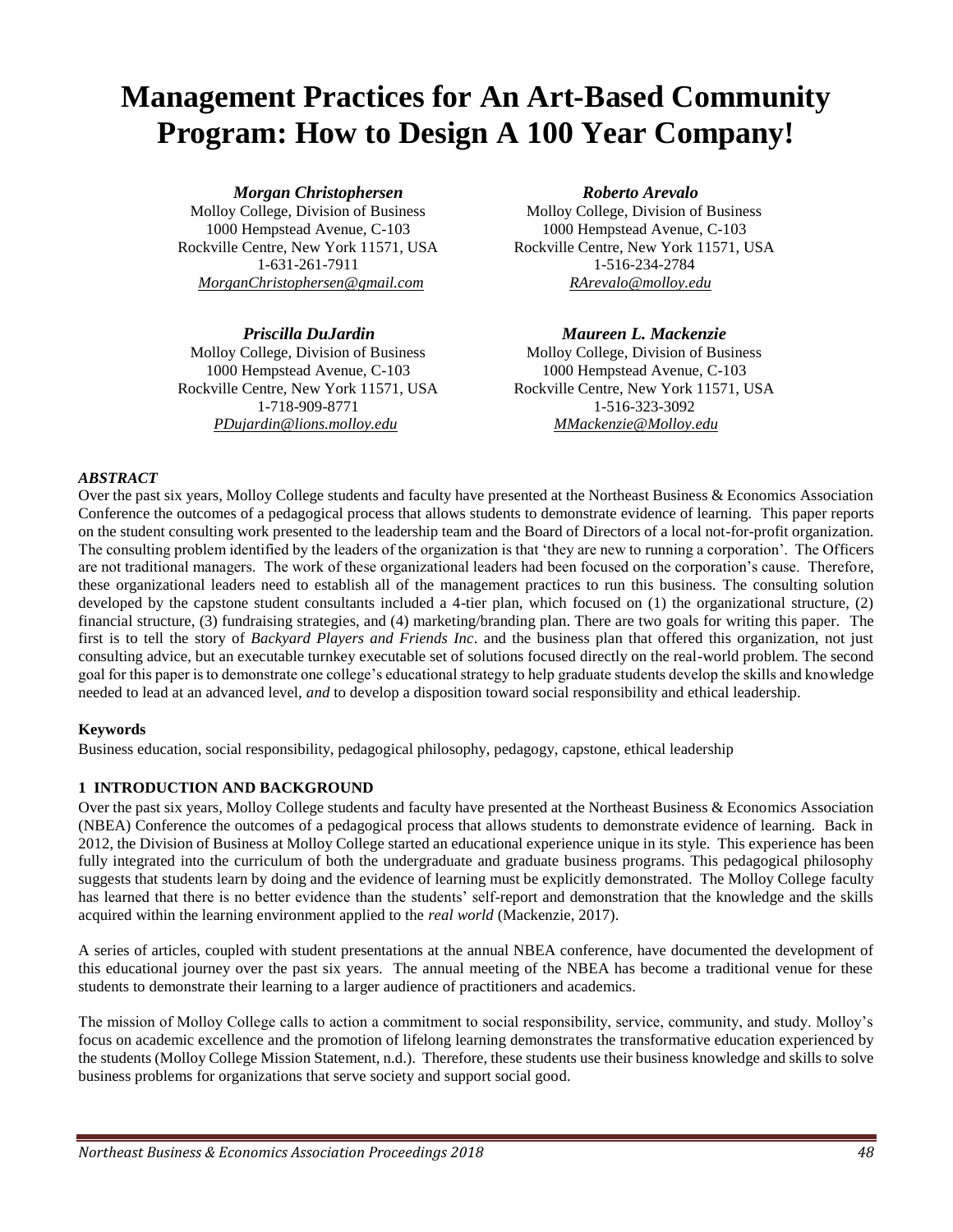Briefly, each semester the graduate students form consulting teams that work directly for a client that serves society. The client may be a government agency (e.g., Commission for Human Rights), a municipality (e.g., the Village of Freeport, NY), or a notfor-profit organization. The client presents the students with a real-world business problem that it is facing. The students, having no prior knowledge of the client or the industry, must develop actionable solutions for the client.

*This* paper reports on the consulting work conducted for the not-for-profit organization, *Backyard Players and Friends, Inc*.

#### **2 PEDAGOGICAL PHILOSOPHY**

Graduate education at Molloy College establishes sequential goals that will provide the student all that he or she needs to enter into the world of business. Threaded through the knowledge and the skills that are taught, is the intention to influence the development of ethical leaders, which will serve our society. Sadly, a lack of socially responsible leadership is prevalent in today's society. In the past, business had been viewed as a cutthroat profession where greed and self-promotion thrive. It is essential that ethical leaders recognize that *good business* will improve an economic system *and* allow its citizens to thrive, becoming contributing members of the society. Molloy Business believes that innovative and ethical capitalistic business can integrate a social focus that serves the greater good (Mackenzie, 2017).

The Molloy College MBA program developed a Capstone Experience in 2012 that aligned with the Annual Theme of Civic Engagement. Six years later the benefits of this Capstone experience can be seen in the students graduating with a clear focus on leadership that serves society.

The Spring 2017 MBA Capstone class was divided into two consulting teams serving two clients. The clients are selected by the Dean. The clients must have a social mission, be a not-for-profit, or a government agency. The client identifies the realworld problem that its organization is facing. The team presenting its results in this paper worked with *Backyard Players and Friends (BYPF).* It used the Bloomberg Philanthropies, "Mayor's Challenge" application to guide the process to solve the problem. The processes takes the students through four stages: (1) establish a vision for solving the problem, (2) develop a detailed, actionable, implementation plan, (3) study the impact of the plan on the problem, and (4) determine if the solution can be replicated to other industries. (Bloomberg Philanthropies Competition Overview, 2017).

#### **3 THE CLIENT**

Backyard Players & Friends (BYPF), is an inclusive arts-based not-for-profit community program. It offers programs for kids, teens, and young adults of all abilities. BYPF offers programs such as: theatre arts, yoga, recreational enrichment, movie nights, tennis, Zumba, a n d dance fitness. BYPF began when its directorssaw a need for more community programsfor young adults with special needs. With an initial vision of having just a few children in its camp program, BYPF has grown to have over 100 participants and multiple well-established programs. Its rapid growth, while beneficial to the community, has caught BYPF off guard in terms it having a proper foundation and organizational structure.

#### **4 THE CONSULTING PROBLEM**

The consulting problem identified by the leaders of *Backyard Players and Friends, Inc.* is that they are new to running a corporation. The Officers are not traditional managers. The work of these organizational leaders had been focused on the corporation's amazing *cause*. Therefore, the leaders of Backyard Players and Friends, Inc. need consultants to establish all of the management practices to run this business. That includes, but is not limited to: (1) meaningful bylaws that include board member roles, membership, meetings (when and how they are run), compliance; and (2) practices for managing a growing organization, establishing financial statements, IRS requirements, a management structure for both *now* and the *future*, leadership roles and responsibilities, corporate communications insurance, and more.

#### **5 THE CONSULTING SOLUTION**

The consulting solution developed by the capstone student consultants included a 4-tier plan to stabilize the client. The plan focused on (1) the organizational structure, (2) financial structure, (3) fundraising strategies, and (4) marketing/branding strategies. Each tier of the plan offered in-depth analysis and an executable, step-by-step executable plan.

#### **Organizational Structure**

In order for BYPF to be successful for years to come, an organizational structure was designed with defined roles for the individual leadership positions. Each member of the organization now has his or her clearly articulated responsibilities that, collectively, will assist BYPF to develop into a stable organization. The student consultants recommended that the Board transition from solely a *governance* board, to a *working* Board, at least until BYPF stabilizes. Recommending hiring a part-time associate will allow the daily administrative work to be completed. Deliverables for this tier of the plan included:

- Enhanced organizational chart
- Detailed job descriptions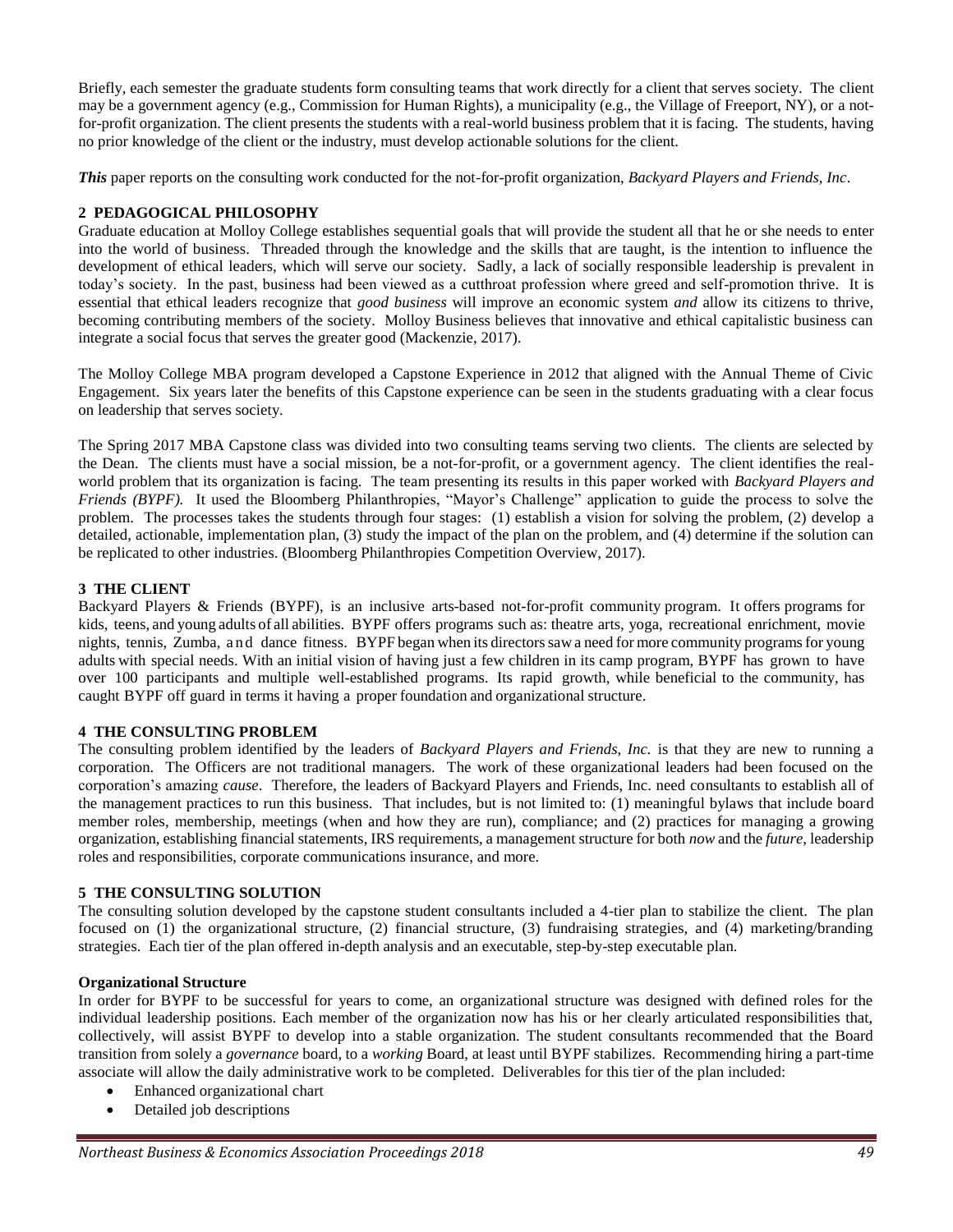- Position responsibilities
- New Board of Director committees
- Job description for new part-time Assistant
- Revisions to corporation by-laws
- Amendment to Incorporation Certificate

#### **Financial Structure**

The student consultants created the full set of financial statements for BYPF. The BYPF leaders did not have the needed financial tools to evaluate how well each of its programs were doing. A budget was also created to allow BYPF to stay on track and to evaluate costs. Overall the financial statements will help the BYPF leaders make meaningful and informed decisions. Deliverables for this tier of the plan included:

- Statement of Financial Position
- **Statement of Activities**
- Statement of Cash Flows
- Budget
- Bookkeeping software analysis
- WaveApps guide
- Credit card rate comparison
- Email marketing system analysis
- Part-time employee cost analysis

#### **Fundraising Strategies**

The student consultants designed new fundraising strategies for BYPF. A new fundraising letter was developed that can be used for letter campaigns; different sponsorship levels were created that related to the amount donated. In addition, a grant-writing guide was created for BYPF to refer when applying for new grants. Deliverables for this tier of the plan included:

- Fundraising letter
- Grant writing guide
- Company list to pursue new grant opportunities
- AmazonSmile Account establishment

#### **Marketing and Branding**

With the goal of increasing market awareness of BYPF and its offerings, the student consultants assembled a set of customized marketing processes and tools. It was recommended that marketing software be used to manage the social media platforms. In addition, the student consultants revised the organization's website so that BYPF can attract more people to join its classes and support its organization. Deliverables for this tier of the plan included:

- HootSuite campaign established
- Website edits
- Market research for New Logo
- Wood model of the New Logo

#### **6 CONCLUSION**

There are two goals for writing this paper. *The first* is to tell the story of *Backyard Players and Friends Inc.* The business plan offered this organization not just consulting advice, but an executable turnkey set of solutions focused on its real-world business problem. The goal for Backyard Players and Friends, Inc. is to live beyond its founders and become a 100-year company. The client has expressed deep gratitude for the work product of these student consultants.

*The second* goal for this paper is to demonstrate one college's education strategy to help graduate students develop the skills and knowledge needed to lead at an advanced level, but also to develop a disposition toward social responsibility and ethical leadership (Mackenzie, 2017). This is in alignment with the Molloy College mission (Molloy College Mission Statement, n.d.).

#### **7 ACKNOWLEDGEMENTS**

The authors wish to thank the founders of Backyard Players and Friends for their dedication to the cause and for making Long Island a better place to live and play for an underserved group of individuals. The authors also acknowledge their amazing colleagues, Diana Schneider and Brian Murphy who served on this graduate capstone consulting team. Though Diana and Brian are unable to participate in the annual meeting of the Northeast Business and Economics Association, they are surely there in spirit!